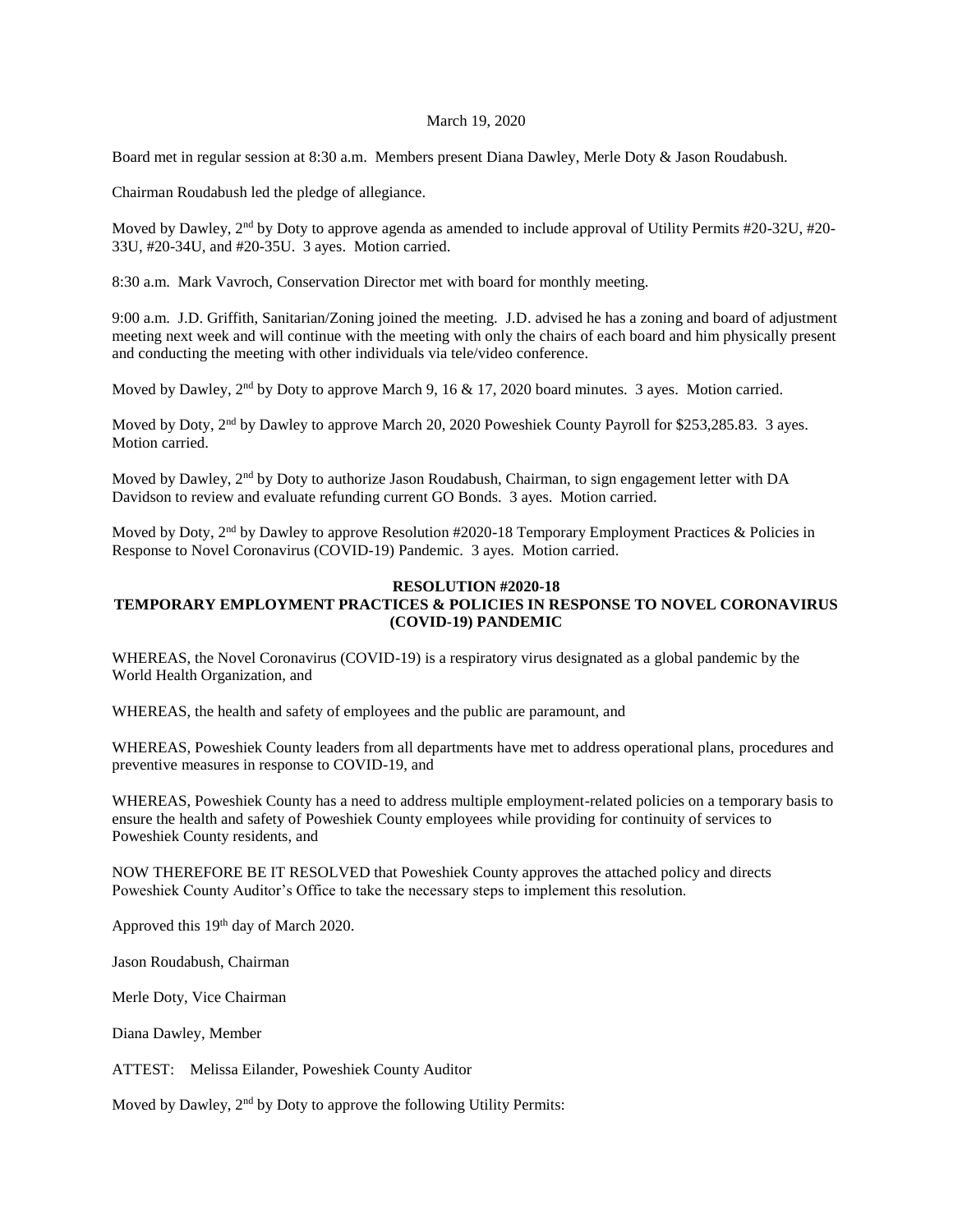- #20-32U to Brooklyn Mutual Telecommunications Cooperative for work in Sections 19, 20, 21, 28, 29, 30, Warren Township;
- #20-33U to Brooklyn Mutual Telecommunications Cooperative for work in Sections 1, 2, 12, Bear Creek Township; Sections 25, 35, 36, Madison Township; Sections 31, 32, 33, Jefferson Township; Sections 5, 6, 8, Warren Township;
- #20-34U to Brooklyn Mutual Telecommunications Cooperative for work in Sections 7, 8, Lincoln Township;
- #20-35U to Windstream Iowa Communications, LLC for work in Section 17, Washington Township
- 3 ayes. Motion carried.

Dawley stated the CICS region meeting is cancelled for this month.

10:30 a.m. Moved by Dawley, 2nd by Doty to adjourn. 3 ayes. Motion carried.

\_\_\_\_\_\_\_\_\_\_\_\_\_\_\_\_\_\_\_\_\_\_\_\_\_\_\_\_\_\_\_\_\_\_\_\_ \_\_\_\_\_\_\_\_\_\_\_\_\_\_\_\_\_\_\_\_\_\_\_\_\_\_\_ Melissa Eilander, Poweshiek County Auditor Jason Roudabush, Chairman

March 23, 2020

Board met in regular session at 8:30 a.m. Members present Diana Dawley, Merle Doty & Jason Roudabush.

Chairman Roudabush led the pledge of allegiance.

Moved by Doty, 2<sup>nd</sup> by Dawley to approve agenda. 3 ayes. Motion carried.

Moved by Dawley,  $2<sup>nd</sup>$  by Doty to approve the following:

- Certificate of Appointment for Amy Andrews, Naturalist, Conservation, effective March 24, 2020; rate of pay \$41,000 per year
- Certificate of Appointment for Kyle Doty, Seasonal Park Ranger, Conservation, effective May 1, 2020; rate of pay \$11.50 per hour

3 ayes. Motion carried.

9:00 a.m. Moved by Dawley,  $2<sup>nd</sup>$  by Doty to enter into public hearing regarding adoption of FY'21 Poweshiek County Budget. 3 ayes. Motion carried. Present: Jason Roudabush, Diana Dawley, Merle Doty, Supervisors; Missy Eilander, Auditor. No one was present to speak for or against the proposed budget. 9:04 a.m. Moved by Doty, 2<sup>nd</sup> by Dawley to close public hearing. 3 ayes. Motion carried.

Moved by Dawley, 2<sup>nd</sup> by Doty to authorize Jason Roudabush, Chairman to sign Adoption of Budget & Certification of Taxes for FY'21 and to approve Resolution #2020-20 Adoption FY'21 Poweshiek County Budget. 3 ayes. Motion carried.

### **RESOLUTION #2020-20**

# **RESOLUTION TO ADOPT FY'21 POWESHIEK COUNTY BUDGET**

WHEREAS, upon due and proper notice, published in accordance with law, said proposed FY'21 Poweshiek County Budget was set for public hearing March 19, 2020 at 9:00 a.m., Boardroom, Courthouse, Montezuma, IA, and residents or taxpayers were given the opportunity to present objections to, or arguments in favor of, any part of the proposed budget.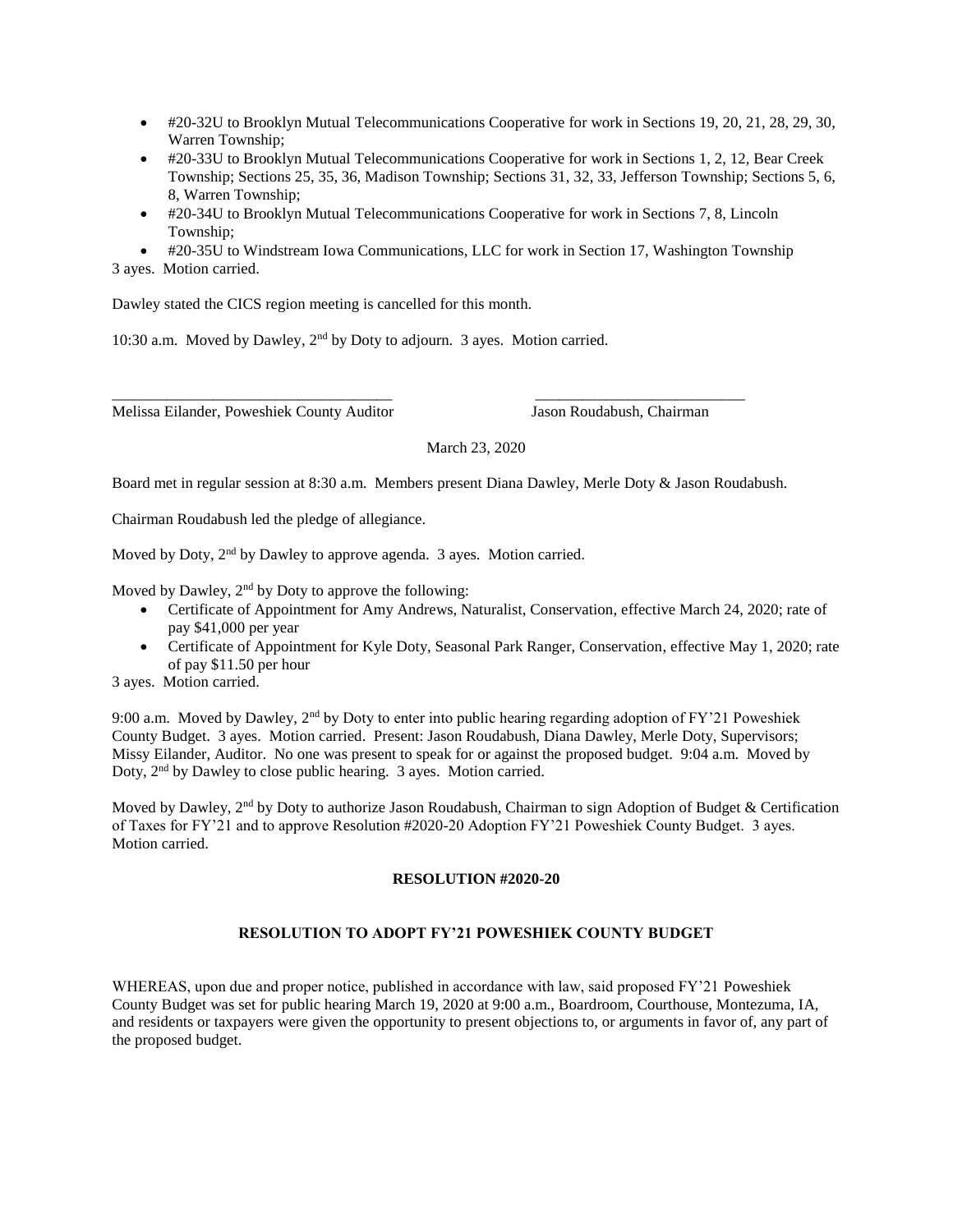WHEREAS, the Poweshiek County Board of Supervisors held public hearing on March 19, 2020 at 9:00 a.m., Boardroom, Courthouse, Montezuma, IA and reviewed the proposed FY'21 Poweshiek County Budget, for fiscal year July 1, 2020 to June 30, 2021.

WHEREAS, the FY'21 Poweshiek County Budget as submitted and proposed, is hereby approved and adopted for fiscal year July 1, 2020 to June 30, 2021. The budget hereby approved and adopted shall be signed by Jason Roudabush, Chairman and made part of the public records of Poweshiek County.

THEREFORE, be it resolved by the Board of Supervisors of Poweshiek County, Iowa that the FY'21 Poweshiek County Budget be hereby approved and adopted.

PASSED, APPROVED and ADOPTED THIS 19<sup>th</sup> day of March 2020.

POWESHIEK COUNTY BOARD OF SUPERVISORS

Jason Roudabush, Chairman

Merle Doty, Vice Chairman

Diana Dawley, Member

Attest: Melissa Eilander, Poweshiek County Auditor

9: 07 a.m. Sandy Ross, Treasurer and Dianna Longhenry, Recorder joined the meeting.

Board discussed letter from Governor Reynolds which states that it is critical to Iowa's economy for county offices to remain accessible and to maintain minimal operations throughout the COVID-19 pandemic. There is a drop box set up at the south entrance of courthouse for public to drop off any payments or documents for any of the county offices. Ross stated many individuals have utilized the drop box for tax payments and also for motor vehicle services. Longhenry stated she has abstractors needing in her office to search records. They are allowed to schedule an appointment to come in for essential searches. If individuals call ahead of time, most business can be conducted by phone or e-mail and also can make appointment to meet at door to exchange documentation. Auditor, Recorder, & Treasurer brought up the idea of possibly staggering employees to help keep distance among employees. Also discussed was determining essential employees for current needed county services and if the non-essential could be placed on paid administrative leave. The board questioned the paid administrative leave and wondered if employee should pull from vacation, sick or take without pay. After discussion, the board stated that each department head/elected official should determine what employees are considered essential or non-essential and the nonessential employees would be on paid administrative leave for a period up to two weeks.

Moved by Dawley, 2<sup>nd</sup> by Doty to approve Resolution #2020-21 approving department heads/elected officials to determine employees essential for current duties and those non-essential to be paid administrative leave for a period of two weeks. 3 ayes. Motion carried.

#### **RESOLUTION #2020-21**

WHEREAS, the Novel Coronavirus (COVID-19) is a respiratory virus designated as a global pandemic by the World Health Organization, and

WHEREAS, the health and safety of employees and the public are paramount, and

WHEREAS, Poweshiek County leaders from all departments have met to address operational plans, procedures and preventive measures in response to COVID-19, and

WHEREAS, Poweshiek County has a need to address multiple employment-related policies on a temporary basis to ensure the health and safety of Poweshiek County employees while providing for continuity of services to Poweshiek County residents, and